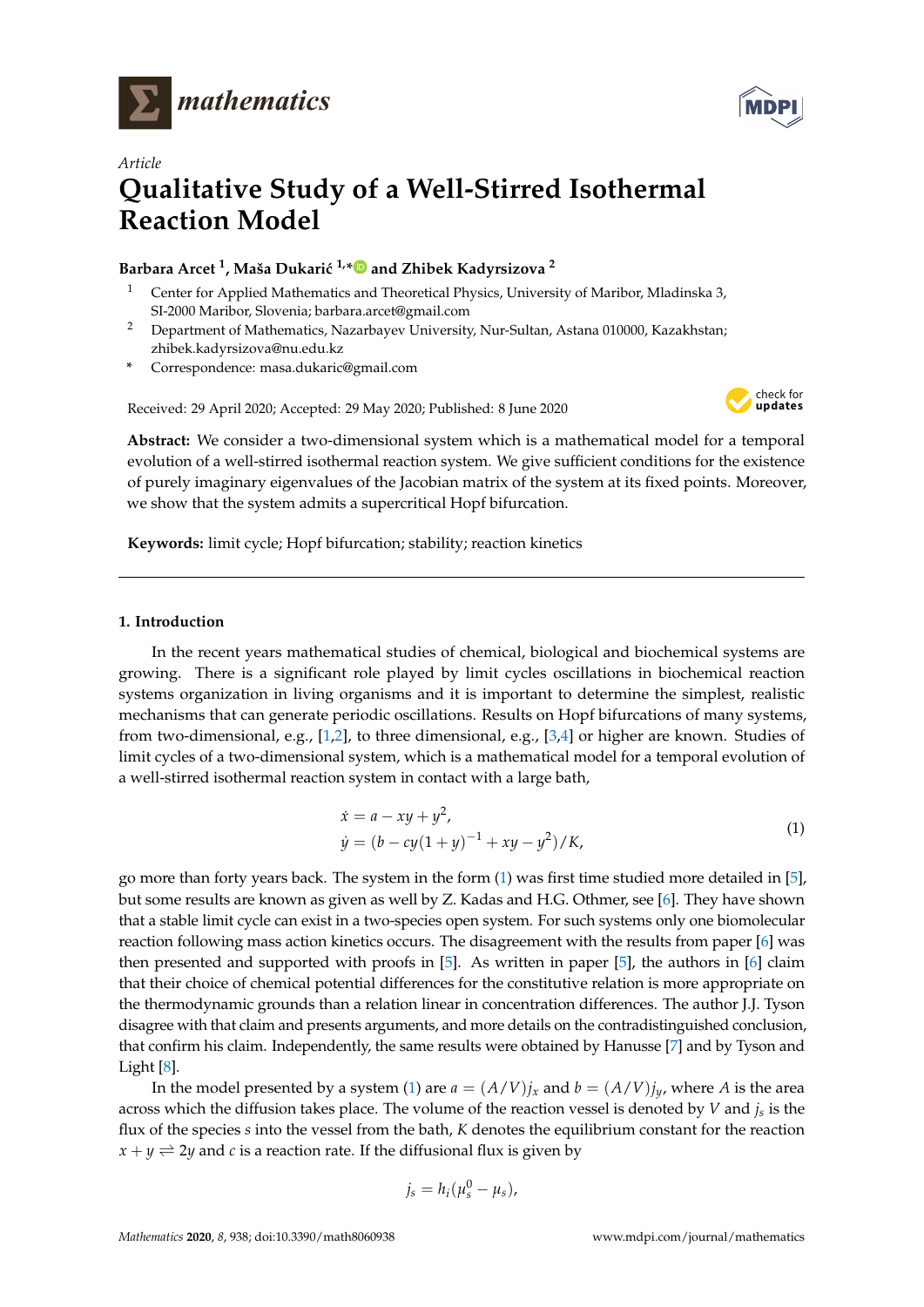where  $\mu_s$  and  $\mu_s^0$  are the chemical potentials of species *s* (in our case dynamical quantities *x* and *y*) in the reaction vessel and in the bath, and *h<sup>s</sup>* is a "phenomenological coefficient".

In this paper we performed a detailed study of of the behaviour of the vector field in the first quadrant. There we have observed more complicated behaviour of trajectories near singularity at the infinity, which was studied using blow-up method. For more details on this method, see [\[9\]](#page-9-8). We have determined all the singular points of system and studied the Hopf bifurcation. Exact conditions on chemically relevant values, so positive values, under which a supercritical Hopf bifurcation were determined. Some examples of this Hopf bifurcation were given as well.

#### **2. Preliminaries**

To analyse the vector flow of the two-dimensional system

*v*

<span id="page-1-2"></span>
$$
\begin{aligned} \dot{x} &= P(x, y), \\ \dot{y} &= Q(x, y) \end{aligned} \tag{2}
$$

*v*

we have to determine the behaviour of trajectories in a neighborhood of its fixed points. They can appear not only as singularities with finite values of coordinates but also as the points at infinity. To study such examples we use the Poincaré compactification.

Let  $S = \{(x, y, z) \in \mathbb{R}^3 : x^2 + y^2 + z^2 = 1\}$  be the unit sphere and consider the phase plane  $(x, y)$ with the plane  $\pi$  tangent to the sphere through the point  $(0, 0, -1)$ . We project the finite points of the plane  $\pi$  to the northern and southern hemispheres of *S* and the infinite points to the equator  $z = 0$  by applying the central projection. To analyse points on the equator we project them further to the two planes tangent to *S* at (1, 0, 0) (chart *U*1) and (0, 1, 0) (chart *U*2), respectively. Then the vector fields are

$$
\dot{u} = v^d Q\left(\frac{1}{v}, \frac{u}{v}\right) - u v^d P\left(\frac{1}{v}, \frac{u}{v}\right), \quad \dot{v} = -v^{d+1} P\left(\frac{1}{v}, \frac{u}{v}\right) \text{ in } U_1
$$
\n
$$
\dot{u} = v^d P\left(\frac{u}{v}, \frac{1}{v}\right) - u v^d Q\left(\frac{u}{v}, \frac{1}{v}\right), \quad \dot{v} = -v^{d+1} Q\left(\frac{u}{v}, \frac{1}{v}\right) \text{ in } U_2,
$$

and

where 
$$
d
$$
 denotes the degree of the system. The points at infinity correspond to  $v = 0$  in these two charts. For more details, see [10,11].

*v*

The analysis of a neighborhood of a singular point in a planar system depends on its type. We can classify simple singular points (with both eigenvalues different from zero) with Hartman–Grobman theorem, where the main problem is to distinguish between a center and focus. Semi-simple singular points (with exactly one eigenvalue different from zero) are also amenable (see [\[10\]](#page-9-9)). Situation is more complicated when both of the eigenvalues are zero. To analyse the topology around the linearly zero cases:

<span id="page-1-0"></span>
$$
\begin{aligned} \n\dot{x} &= P(x, y) = P_m(x, y) + h.o.t., \\ \n\dot{y} &= Q(x, y) = Q_m(x, y) + h.o.t, \n\end{aligned} \tag{3}
$$

where  $P_m$  and  $Q_m$  are homogeneous polynomials of degree  $m > 0$ , for each individual case we can use the blow-up technique. One type of the blow-up is a polar blow-up where the degenerate singular point is blown into a circle. Another type is a directional blow-up where the singularity is expanded into a straight line. Possible directions of the blow-up are the roots of the characteristic function

$$
F(x,y) = xQ_m(x,y) - yP_m(x,y).
$$

The blow-up in the *x* direction is the transformation  $x \rightarrow x$ ,  $y \rightarrow xz$  which yields the system

<span id="page-1-1"></span>
$$
\begin{aligned} \n\dot{x} &= P(x, xz), \\ \n\dot{z} &= \frac{Q(x, xz) - zP(x, xz)}{x}. \n\end{aligned} \tag{4}
$$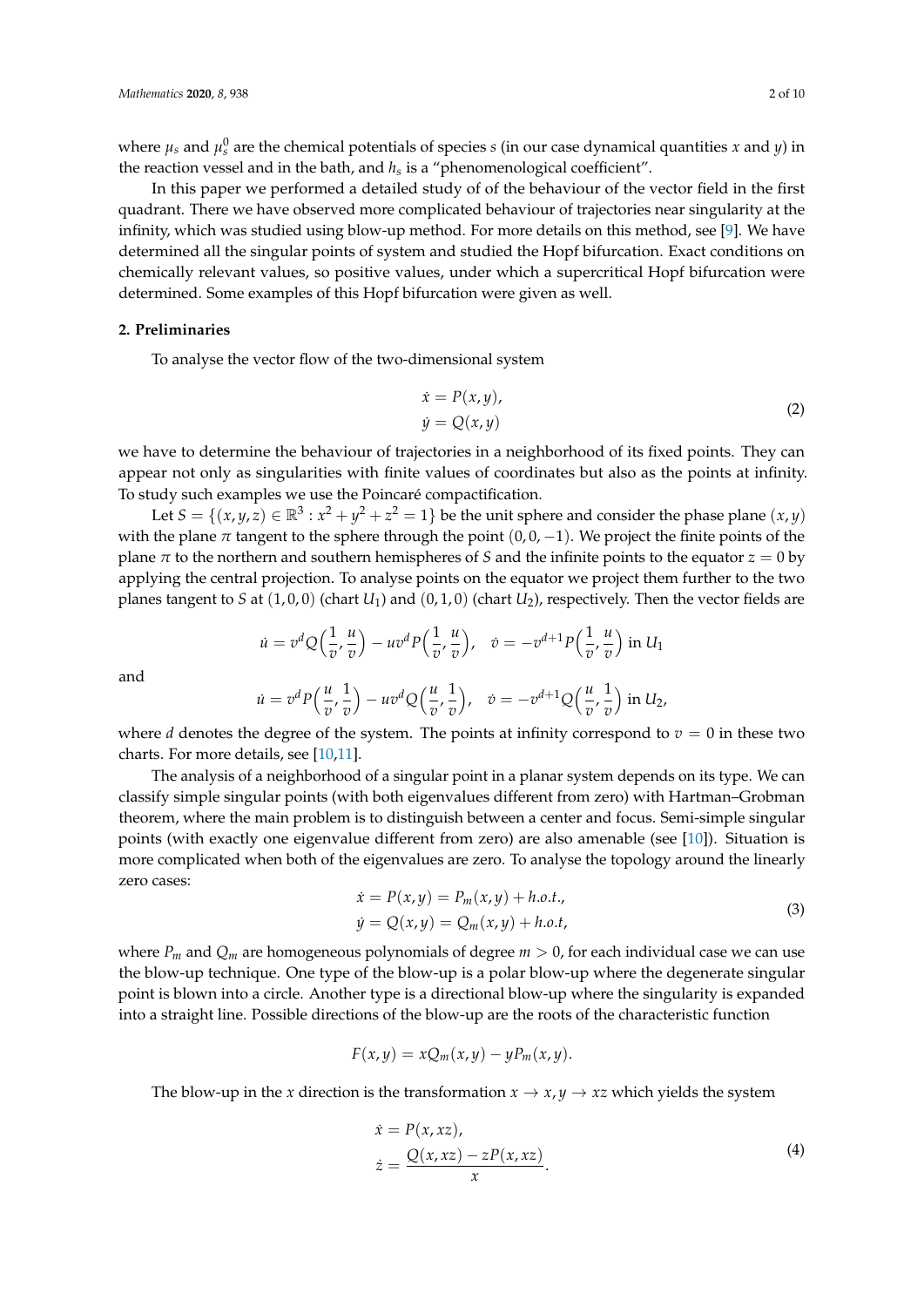The singular point at the origin of system [\(3\)](#page-1-0) corresponds to the *z*-axis in system [\(4\)](#page-1-1) and it is called the exceptional divisor. The common factor, either  $x^m$  or  $x^{m-1}$ , needs to be cancelled and the second and third quadrants are swapped. We study singular points on the exceptional divisor and determine their type. In some cases a sequence of blow-ups is needed. However, their number is always finite (see [\[12\]](#page-9-11)). After we determine the topological behaviour on the whole *z*-axis, we start with the reverse procedure and "compress" the line back into the singular point.

Similarly, the blow-up in the *y* direction is given by the transformation  $x \to yz, y \to y$  with the exceptional divisor  $y = 0$  and the third and fourth quadrants being swapped; for more details see [\[9,](#page-9-8)[11,](#page-9-10)[13\]](#page-9-12).

An indicator of the auto-oscillations in a mathematical model described by a planar system of differential equations is a limit cycle. This is an isolated closed orbit that attracts other orbits from its neighborhood with increasing (in this case the limit cycle is stable) or decreasing (the unstable limit cycle) time. A Hopf bifurcation is a way to obtain such periodic trajectory in a phase plane. We start by considering a Lyapunov function in the form

<span id="page-2-0"></span>
$$
\Phi(x,y) = \sum_{j+l=2}^{\infty} a_{jl} x^j y^l,
$$
\n(5)

where  $a_{ij} \in \mathbb{R}$  and it is positive defined in some neighborhood of the origin. If the quadratic part of [\(5\)](#page-2-0) is positive defined and the derivative of the function with respect to the planar vector field of system [\(2\)](#page-1-2) is

<span id="page-2-1"></span>
$$
\Psi(\Phi) := \frac{\partial \phi(x, y)}{\partial x} P(x, y) + \frac{\partial \phi(x, y)}{\partial y} Q(x, y) = g_1(x^2 + y^2)^2 + g_2(x^2 + y^2)^3 + \dots
$$
 (6)

then the quantity  $g_n$  on the right hand side of this equation is called the *n*-th *focus quantity*. When  $g_1 < 0$ the singular point is a stable focus. With perturbation of the set of parameters we can slightly change the system in a way that the real part of the eigenvalues becomes positive. With increasing time the trajectories from the neighborhood of the origin start to tend away from the origin towards the stable limit cycle. This occurrence is called a supercritical Hopf bifurcation. On the contrary, when  $g_1 > 0$  the singular point is an unstable focus which can be achieved with a perturbation called a subcritical Hopf bifurcation. For more details, see [\[1,](#page-9-0)[7,](#page-9-6)[14\]](#page-9-13).

#### **3. Singular Point**

There exists only one finite singular point of system [\(1\)](#page-0-0), namely,

$$
A\Big(-a-\frac{a+b}{a+b-c}+\frac{ac}{a+b},-\frac{a+b}{a+b-c}\Big).
$$

As the variables in the system denote concentrations of the species, we are only interested in their positive values. The singular point lies in the first quadrant when

$$
c = s(a+b), \ s > 1,
$$

in which case we have that

$$
A\Big(a(s-1)+\frac{1}{s-1},\frac{1}{s-1}\Big).
$$

If the eigenvalues of the Jacobian matrix are purely imaginary, we can observe two possible behaviours in a neighborhood of the singular point *A*. Either every trajectory lies on a closed orbit around *A* and we have a center, or it is a focus, where every trajectory spirals towards or away from the singular point *A* as the time increases. The following theorem provides necessary conditions for a Hopf bifurcation.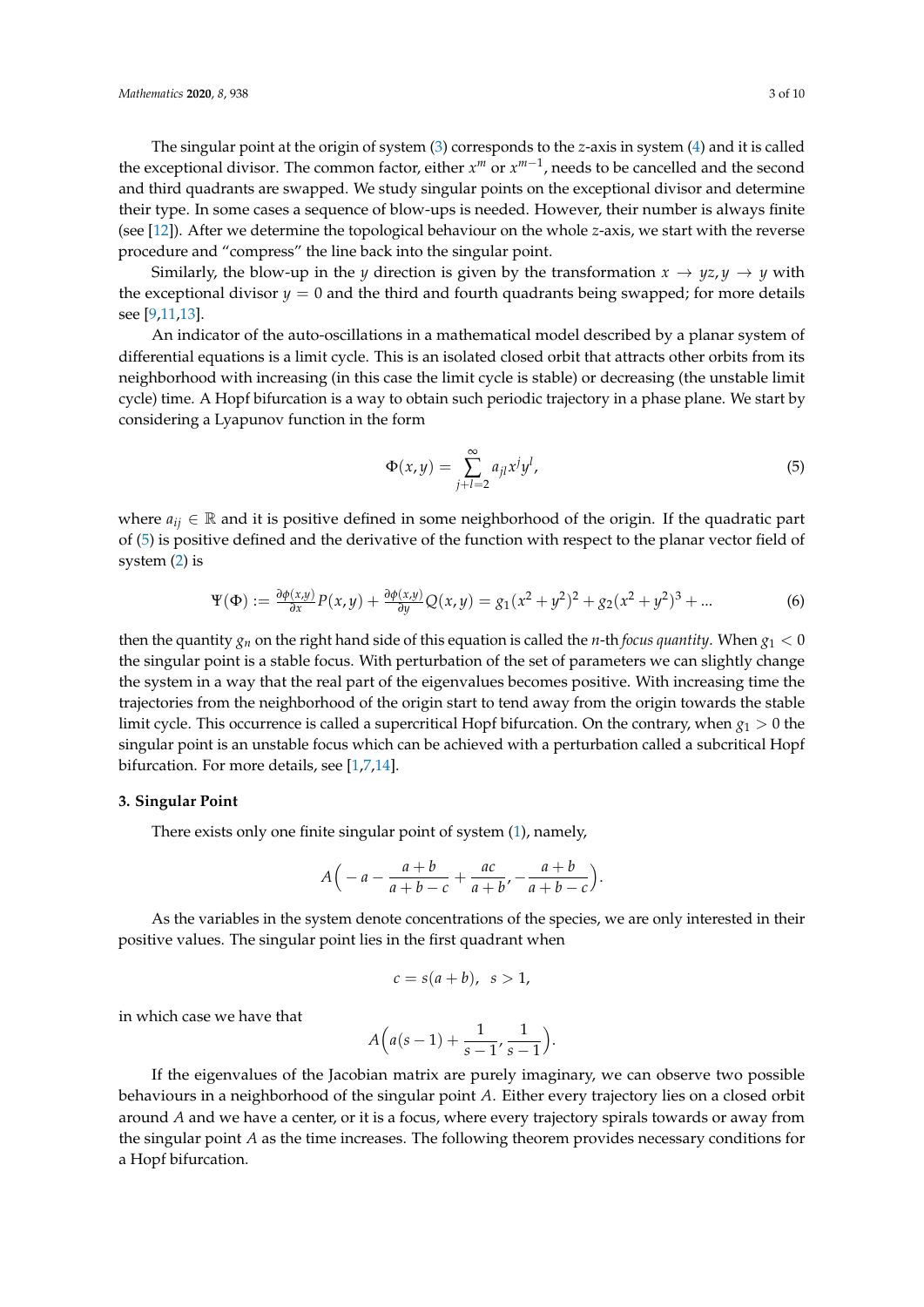<span id="page-3-1"></span>**Theorem 1.** *Suppose that*  $c = s(a + b)$  *with*  $s > 1$ *,* 

$$
K = \frac{a(s-1)^2 - b(s-1)^3 - s}{s}
$$

*and*

$$
\frac{s}{(s-1)^2} < a, \ \ b < \frac{a(s-1)^2 - s}{(s-1)^3}.
$$

*Then the Jacobian matrix of system* [\(1\)](#page-0-0) *at the point A has purely imaginary eigenvalues*

$$
\lambda_{1,2} = \frac{\pm i(a+b)\sqrt{s-1}}{\sqrt{(a+b)(a(s-1)^2 - b(s-1)^3 - s)}}.
$$

**Proof.** Calculation of the Jacobian matrix at the singular point *A* yields

$$
J(A) = \begin{bmatrix} \frac{1}{1-s} & a + \frac{1}{s-1} - as \\ \frac{1}{(s-1)K} & \frac{a(s-1)^2 - b(s-1)^3 - s}{s(s-1)K} \end{bmatrix}
$$

with eigenvalues

$$
\lambda_{1,2} = \frac{1}{2K(s-1)s}(R \pm \sqrt{M})
$$

where

$$
R = a(s-1)2 - b(s-1)3 - (1 + K)s,
$$
  
\n
$$
M = -4(a+b)K(s-1)3s + (-a(s-1)2 + b(s-1)3 + s + Ks)2.
$$

The eigenvalues are purely imaginary when  $R = 0$  and  $M < 0$ . These conditions and a, b,  $K > 0$ , *s* > 1 imply that

$$
K = \frac{a(s-1)^2 - b(s-1)^3 - s}{s}, \ a > \frac{s}{(s-1)^2} \text{ and } 0 < b < \frac{a(s-1)^2 - s}{(s-1)^3}
$$

and under these conditions the eigenvalues are

$$
\lambda_{1,2} = \frac{\pm i(a+b)\sqrt{s-1}}{\sqrt{(a+b)(a(s-1)^2 - b(s-1)^3 - s)}}.
$$

 $\Box$ 

**Theorem 2.** *All the first quadrant trajectories of system* [\(1\)](#page-0-0) *approach the singular point A or a limit cycle revolving around it as*  $t \to \infty$ *, when the parameters a, b, c and K are positive.* 

**Proof.** First, we multiply the equations in system [\(1\)](#page-0-0) by  $(1 + y)$  to obtain the following system:

<span id="page-3-0"></span>
$$
\begin{aligned} \dot{x} &= a + ay - xy + y^2 - xy^2 + y^3, \\ \dot{y} &= (b + (b - c)y + xy - y^2 + xy^2 - y^3) / K. \end{aligned} \tag{7}
$$

The vector field on the coordinate axes bounding the first quadrant is directed inside the quadrant. More precisely,

if 
$$
x = 0
$$
 and  $y > 0$  then  $\dot{x} = a + ay + y^2 + y^3 > 0$ 

and

if 
$$
y = 0
$$
 and  $x > 0$  then  $\dot{y} = \frac{b}{K} > 0$ .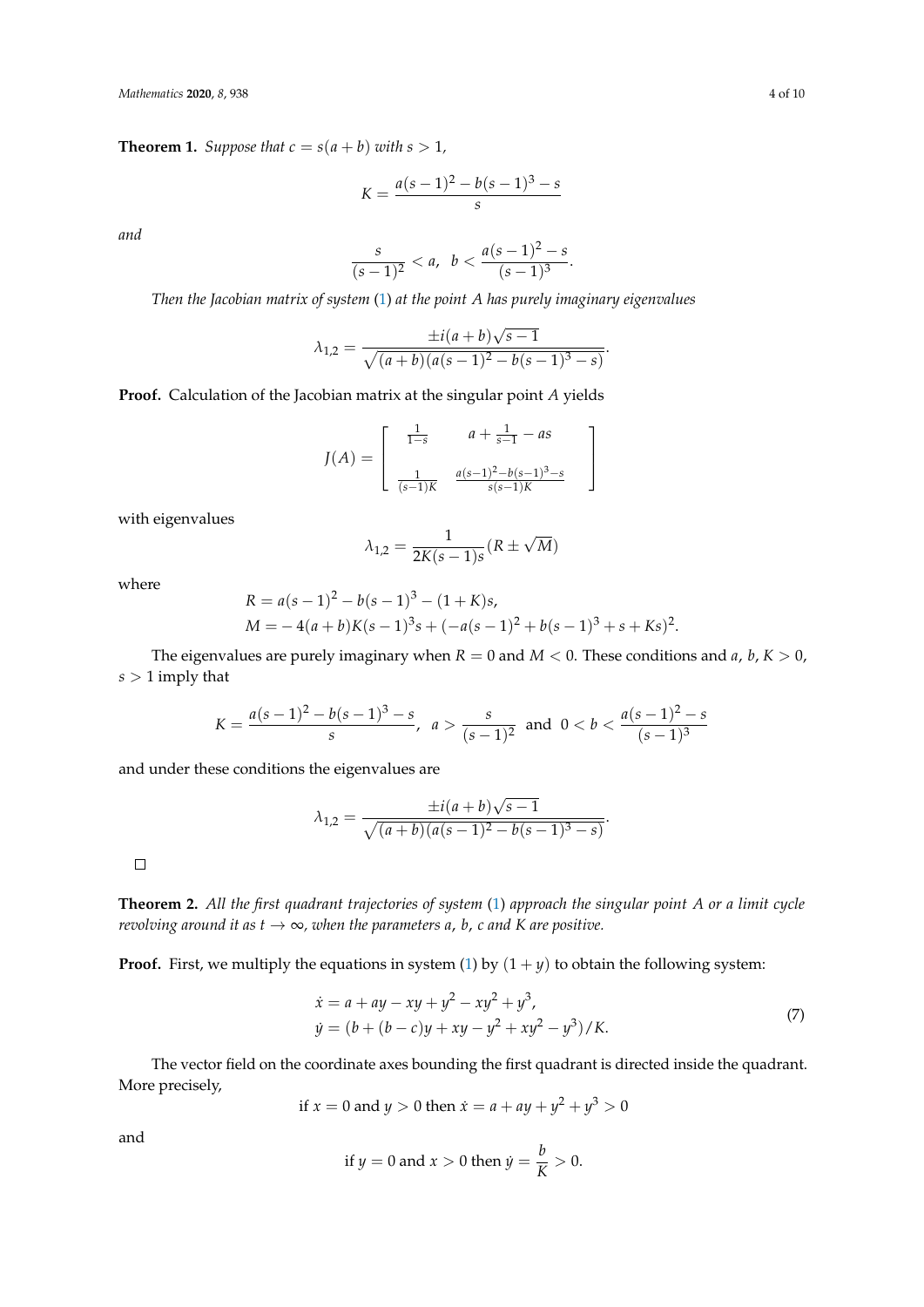Next we analyse the singular points of the system at infinity in order to understand the behaviour of the trajectories in the first quadrant. To observe the singular points on the equator of the Poincaré sphere of system [\(7\)](#page-3-0) we apply the substitution

$$
u=\frac{y}{x}, \quad v=\frac{1}{x}
$$

followed by scaling of the time variable  $dt \to \frac{dt}{v^2}$ . Then we obtain the system

<span id="page-4-0"></span>
$$
\dot{u} = \frac{1}{K}u^2 + \frac{1}{K}uv + \frac{K-1}{K}u^3 + \frac{K-1}{K}u^2v + \frac{b-c}{K}uv^2 + \frac{b}{K}v^3 - u^4 - u^3v
$$
  
\n
$$
-au^2v^2 - auv^3 = P(u,v),
$$
  
\n
$$
\dot{v} = u^2v - u^3v + uv^2 - u^2v^2 - auv^3 - av^4 = Q(u,v).
$$
\n(8)

System [\(8\)](#page-4-0) has three singular points on the equator  $v = 0$ . These are the points  $B(0,0)$ ,  $C(1,0)$  and  $D(-\frac{1}{K},0)$ . Since we look for the points corresponding to the first quadrant we discard the point *D*.

Similarly, we apply the substitution

$$
u=\frac{x}{y}, \quad v=\frac{1}{y},
$$

to system [\(7\)](#page-3-0). However, the resulting system does not have singular points at the origin which implies that there is not a singular point at the end of the axis *y* and hence the points *B* and *C* are the only ones suitable for further analysis.

Next, we compute the Jacobian matrices of system [\(8\)](#page-4-0) at the points *B* and *C*, obtaining

$$
J_B = \begin{bmatrix} 0 & 0 \\ 0 & 0 \end{bmatrix}
$$
 and 
$$
J_C = \begin{bmatrix} -\frac{1+K}{K} & 0 \\ 0 & 0 \end{bmatrix}
$$
,

respectively. At least one of the eigenvalues of each of the matrices is equal to zero indicating that both of the singular points are degenerate. Since all the eigenvalues of *J<sup>B</sup>* are zero, the blow-up technique needs to be used to investigate the behavior of the trajectories in its neighborhood. The other singular point is semi-hyperbolic with precisely one zero eigenvalue. Therefore, we can apply Theorem 65 of [\[10\]](#page-9-9) to analyse its vicinity.

There are no first degree terms in the system [\(8\)](#page-4-0) and the second degree approximations of  $P(u, v)$ and  $Q(u, v)$  are  $P_2(u, v) = \frac{1}{K}(u^2 + uv)$  and  $Q_2(u, v) = 0$ . Then the characteristic function is equal to

$$
F(u,v) = uQ_2 - vP_2 = -\frac{uv(u+v)}{K},
$$

which vanishes when  $u = 0$ ,  $v = 0$  or  $u = -v$  and tangetialy to these lines the trajectories of the system [\(8\)](#page-4-0) approach or draw away from the singular point *B*. Now we blow-up this singularity to the line *z* with the substitution

$$
u=u, \ z=\frac{v}{u}
$$

and after cancelling the common factor *u* we get the system

<span id="page-4-1"></span>
$$
\dot{u} = \frac{1}{K}u + \frac{K-1}{K}u^2 + \frac{1}{K}uz - u^3 + \frac{K-1}{K}u^2z - u^3z + \frac{b-c}{K}u^2z^2 - au^3z^2 +
$$
  
+ 
$$
\frac{b}{K}u^2z^3 - au^3z^3,
$$
  

$$
\dot{z} = -\frac{1}{K}z + \frac{1}{K}uz - \frac{1}{K}z^2 + \frac{1}{K}uz^2 + \frac{c-b}{K}uz^3 - \frac{b}{K}uz^4.
$$
 (9)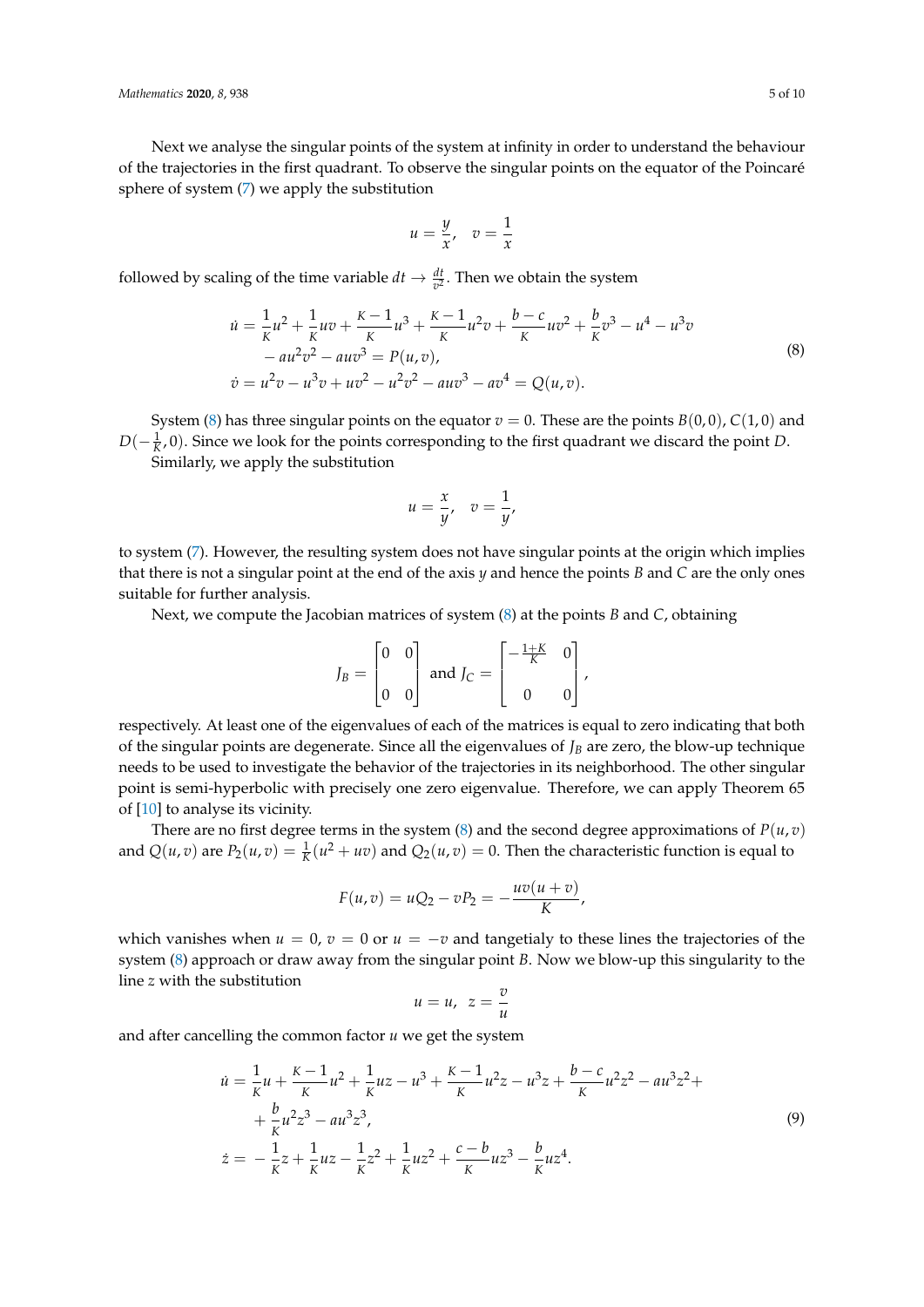Singular points on the axis  $u = 0$  are  $E = (0, 0)$  and  $F = (0, -1)$ . *E* is a saddle with separatrices tangent to the coordinate axes (trajectories on the *z*-axis are moving towards the singular point), while *F* is a semi-hyperbolic singular point with only one nonzero eigenvalue. We move the origin of the system [\(9\)](#page-4-1) to the point *F*, multiply the system with *K* and with the linear transformation

$$
X = u, \quad Y = -cu + z
$$

we reduce system [\(9\)](#page-4-1) to the form

<span id="page-5-1"></span>
$$
\dot{X} = R_2(X, Y),
$$
  
\n
$$
\dot{Y} = Y + S_2(X, Y),
$$
\n(10)

where the polynomials  $R_2(X, Y)$  and  $S_2(X, Y)$  do not have linear terms. The equation  $Y + S_2(X, Y) = 0$ has the solution  $Y = \varphi(X) = -c(-1+b+2c)X^2 + (c-2bc+b^2c-4c^2+6bc^2+5c^3+c^2K)X^3 + h.o.t$ and  $R_2(X, \varphi(X)) = cKX^3 + h.o.t$ , thus by Theorem 65 of [\[10\]](#page-9-9) the point *F* is an unstable node. Now we go back to the *u*, *v*-plane. First, we multiply system [\(9\)](#page-4-1) by the common factor *u*, consequently the trajectories in the half-plane *u* < 0 change direction. With the blow-down the whole *z*-axis shrinks into a point *B* and the second and the third quadrant swap (Figure [1\)](#page-5-0).

<span id="page-5-0"></span>

**Figure 1.** Step-by-step blow-down to distinguish behaviour near singular point *B*. (**a**) A neighborhood of the singular points of system [\(9\)](#page-4-1). (**b**) After the multiplication by the common factor *u* the trajectories on *u* < 0 change direction. (**c**) A neighborhood of the singular point at the origin of system [\(8\)](#page-4-0).

Now we take a closer look at the singular point *C*. We move the origin to *C* and then with the linear transformation

$$
X=u,\quad Y=v
$$

and multiplication of the whole system with  $\frac{-K}{1+K}$  we transform the system into form [\(10\)](#page-5-1). Now equation  $Y + S_2(X,Y) = 0$  has solution  $Y = \varphi_C(X) = \frac{(b-c-aK)}{1+K}X^2 + \frac{c}{1+K}X^3 + h.o.t$  and  $R_2(X, \varphi_C(X)) =$ (*a*+*b*−*c*)*K*  $\frac{(1+h)^2 - C}{(1+K)^2} X^3 + h.o.t.$  By Theorem 65 of [\[10\]](#page-9-9), *C* is a saddle with the approaching separatrice tangential to the equator of the Poincaré sphere.

It follows that, with the increasing time the trajectories of the first quadrant tend to the singular point *A* or to the possible limit cycle surrounding it (Figure [2\)](#page-6-0).  $\Box$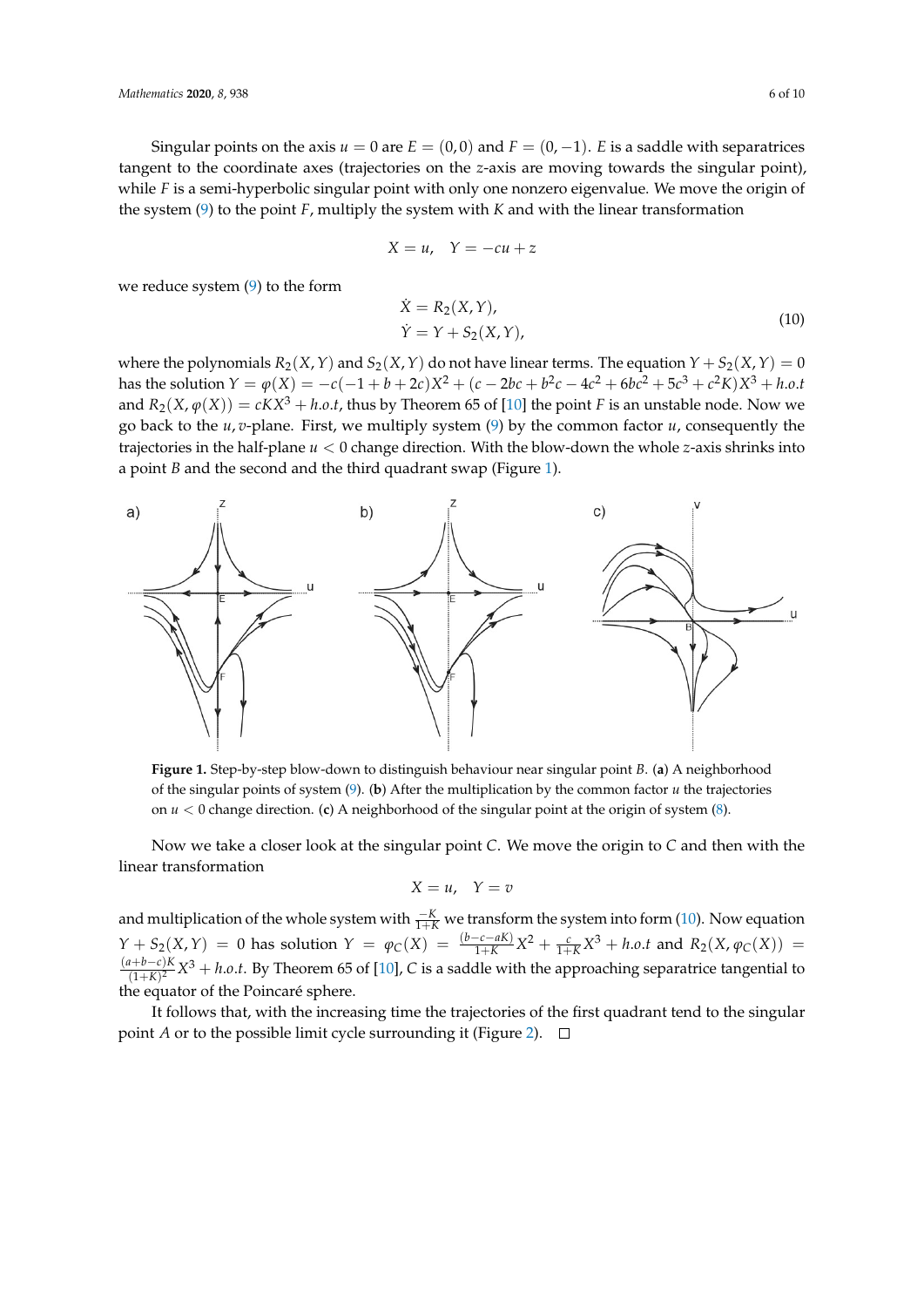<span id="page-6-0"></span>

**Figure 2.** Phase portrait of system [\(8\)](#page-4-0): the trajectories in the first quadrant are moving towards the stable singular point *A* or towards the stable limit cycle surrounding it. Some trajectories from the fourth quadrant are approaching the singular point at infinity, point *B*.

We now study Hopf bifurcations in system [\(1\)](#page-0-0). Notice that the right hand side of the second equation in system [\(1\)](#page-0-0) is not polynomial. First we move the origin to the singular point *A*. Then we take a power series expansion of the right side of the second equation with three terms, obtaining system

$$
\begin{aligned} \dot{x} &= F_1(x, y), \\ \dot{y} &= F_2(x, y), \end{aligned} \tag{11}
$$

where

$$
F_1(x,y) = \frac{1}{1-s}x + \frac{1-a+2as-as^2}{s-1}y - xy + y^2 \text{ and}
$$
  
\n
$$
F_2(x,y) = -\frac{s}{(-1+s)(-a-b+s+2as+3bs-as^2-3bs^2+bs^3)}x + \frac{1}{(-1+s)}y
$$
  
\n
$$
-\frac{s}{-a-b+s+2as+3bs-as^2-3bs^2+bs^3}xy + \frac{a+b-3as-3bs+s^2+3as^2+3bs^2-as^3-bs^3}{s(-a-b+s+2as+3bs-as^2-3bs^2+bs^3)}y^2 + \frac{(a+b)(-1+s)^4}{s^2(-a-b+s+2as+3bs-as^2-3bs^2+bs^3)}y^3.
$$

The quadratic part of [\(5\)](#page-2-0) is

$$
\Phi_2(x,y) = \frac{s}{2(a(s-1)^2 - b(s-1)^3 - s)}x^2 + xy + \frac{-1 + a(s-1)^2}{2}y^2\tag{12}
$$

and it is positive defined for the imposed conditions on the parameters.

The calculations yield that the first Lyapunov quantity of [\(6\)](#page-2-1) is equal to

<span id="page-6-1"></span>
$$
g_1 = ((a + b)(s - 1)^6(a(2s - 1) + b(s - 1)(1 + (s - 1)s)))/(s(-a(s - 1)^2 + b(s - 1)^3 + s)
$$
  
\n
$$
(7b^2(s - 1)^6 + 3a^4(s - 1)^8 + 16b(s - 1)^3s + 12s^2 - 6a^3(s - 1)^6(1 + b(s - 1)^3 + s)
$$
  
\n
$$
-2a(s - 1)^2(3b(s - 1)^6 + 7b(s - 1)^3(1 + s) + 4s(2 + s)) + a^2(s - 1)^4(7 + 3b^2(s - 1)^6 +
$$
  
\n
$$
6b(s - 1)^3(2 + s) + s(14 + 3s))
$$
) (13)

**Theorem 3.** *The system* [\(1\)](#page-0-0) *admits a supercritical Hopf bifurcation, but it does not admit a degenerate Hopf bifurcation for the required values of the variables and the parameters.*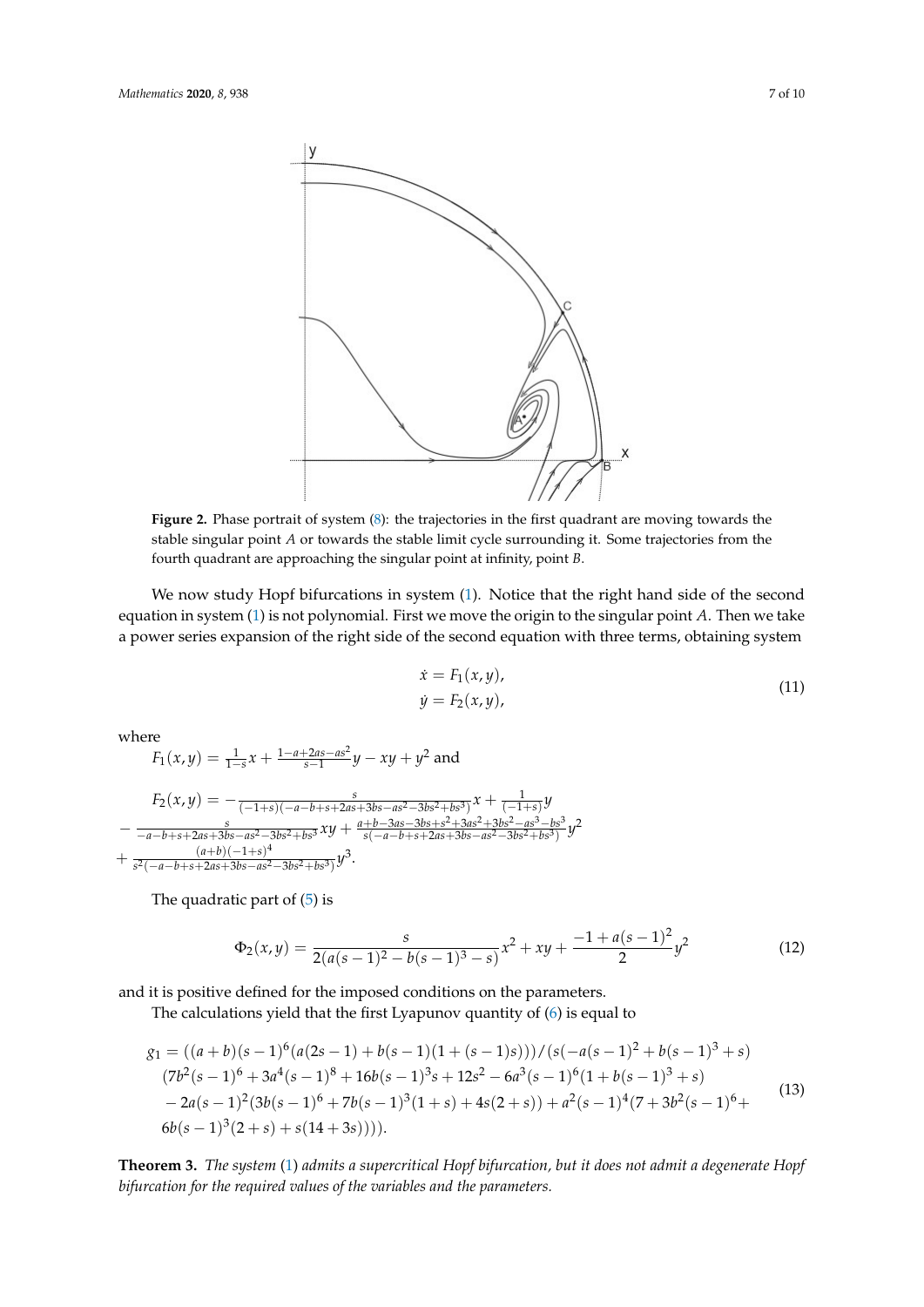**Proof.** For system [\(1\)](#page-0-0) subcritical Hopf bifurcation occurs, as describe in theory above, if first Lypunov quantity is positive. Hence the semialgebraic system must be satisfied

<span id="page-7-0"></span>
$$
g_1 \ge 0 \land s > 1 \land a > \frac{s}{(s-1)^2} \land b > 0 \land b < \frac{a}{s^2 - s'},
$$
 (14)

where  $g_1$  is defined as [\(13\)](#page-6-1). In order for eigenvalues to be purely imaginary the remaining conditions of [\(14\)](#page-7-0) must be satisfy, see Theorem [1](#page-3-1) above.

Using the command Reduce of the computer algebra system MATHEMATICA, we have proven that this system is unsolvable. Thus, the singular point *A* is a stable focus and the only Hopf bifurcation possible for system [\(1\)](#page-0-0) is a supercritical Hopf bifurcation.  $\Box$ 

Note, the method which can be used to obtained the asymptotic expression on the solution near the Hopf bifurcation is presented in [\[15\]](#page-9-14).

Due to a result from [\[5\]](#page-9-4), the system [\(1\)](#page-0-0) admits relaxation oscillations when  $b, K \ll 1, c > 1$  and  $\int c b^{\frac{1}{2}} (c-1)^{\frac{1}{2}} < a < c - c^{\frac{1}{2}}$ . A suitable set of parameters for Hopf bifurcation is  $a = 0.5$ ,  $b = 0.01$ ,  $c = 2.04$ ,  $K = 0.0575$ . With these values of parameters system [\(1\)](#page-0-0) has a stable focus in the only finite singular point (Figure [3\)](#page-7-1). With perturbation of the parameter  $K = 0.06$  the singular point becomes an unstable focus and a stable limit cycle around it appears.

<span id="page-7-1"></span>

**Figure 3.** The solution of system [\(1\)](#page-0-0) with initial conditions  $x = 2.03$  and  $y = 0.53$  and parameter values  $a = 0.5$ ,  $b = 0.01$ ,  $c = 2.04$  and  $K = 0.0575$ .

According to [\[5\]](#page-9-4) the parameter *c* can be chosen from the interval (1.866, 3.2982) for the relaxation oscillations still to be preserved. However, the eigenvalues of Jacobian matrix calculated at the singular point have to be imaginary with nonzero imaginary part *β* and positive real part *α* for the stable limit cycle. They depend on the parameter *c* in the following manner:

<span id="page-7-2"></span>
$$
\alpha(c) = 5.2 + \frac{5.355}{0.51 - c} - \frac{2.601}{c} - 0.196c,
$$
\n
$$
\beta(c) = \frac{19.6078\sqrt{45.7679 - 696.813c + 3085.61c^2 - 2532.31c^3 + 573.521c^4 - 54.06c^5 + c^6}}{c(-51 + 100c)}\tag{15}
$$

Thus, for the oscillations in general, the parameter  $c$  has to be chosen from the interval  $I_c$  = (2.03085, 24.8652).

Calculations show that the amplitude of the limit cycle depends on the parameter *c* almost linearly (Figures [4](#page-8-0) and [5\)](#page-8-1).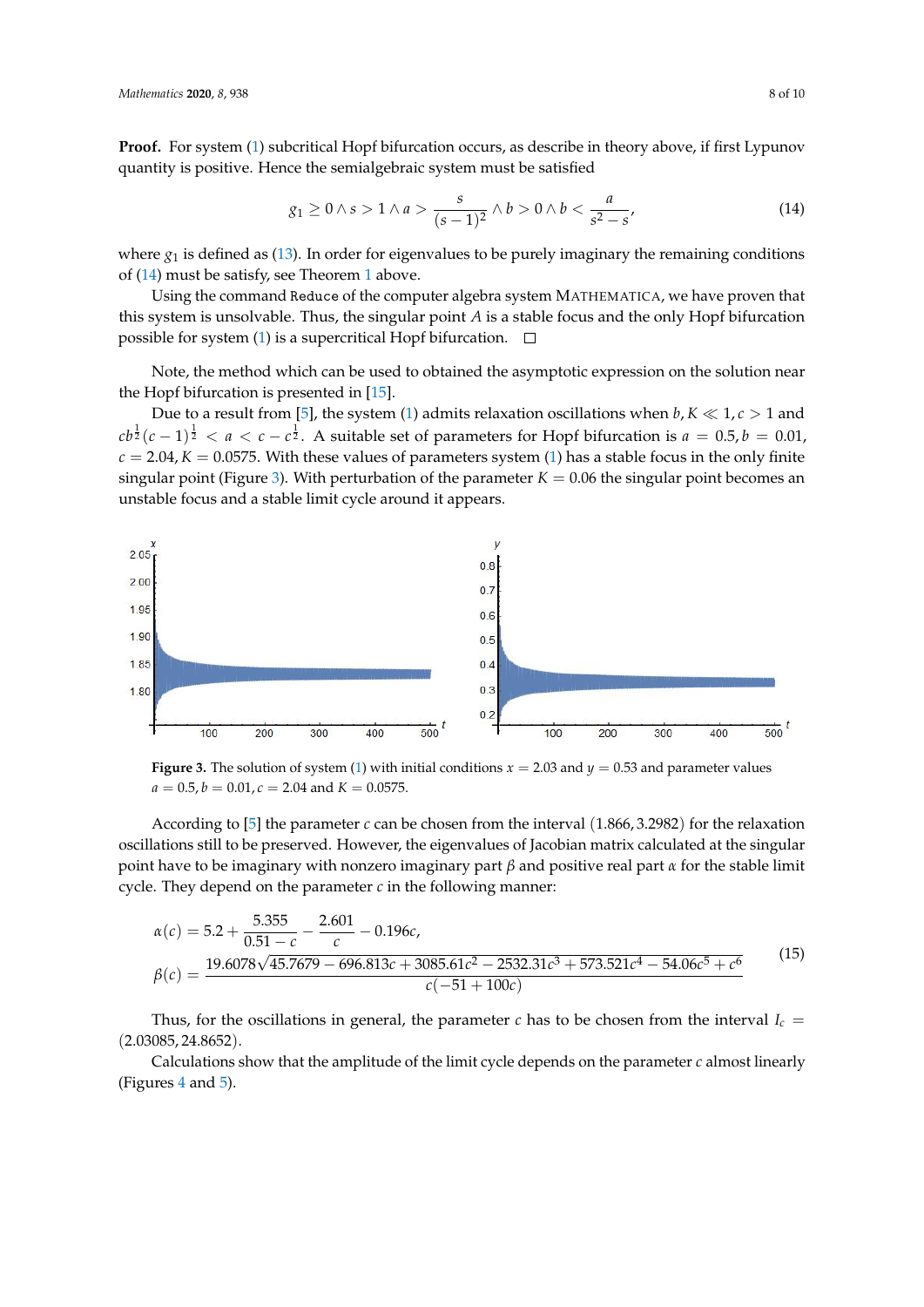<span id="page-8-0"></span>

**Figure 4.** The local extremum of function [\(15\)](#page-7-2) on  $I_c$  is the maximum at the point  $c = 6.726$  with the value  $\alpha = 2.633$  while the amplitude of the limit cycle increases on the whole interval  $I_c$ .

<span id="page-8-1"></span>

**Figure 5.** Trajectories of the system [\(1\)](#page-0-0) with parameter values  $a = 0.5$ ,  $b = 0.01$ ,  $K = 0.05$  and  $c = 4$ (on the **left**),  $c = 8$  (in the **middle**) and  $c = 16$  (on the **right**) coiling around the limit cycles with increasing amplitude.

To conclude, we have examined some properties of a two-dimensional system of ordinary differential equations. We focused on the behaviour of the vector field of this system for the positive values of the species and parameters. Some results on this system of a well-stirred isotermal reaction model were known till now, but our approach was different. In [\[5\]](#page-9-4), one example of the limit cycle oscillations is computed using numerical approach. We extended these results and approached it analytically. Using the theory of Hopf bifurcation we have found the general sufficient conditions on parameters of the system under which a stable limit cycle arises in the phase space of the system. We have described the behaviour of trajectories in the vicinity of the finite singularity in first quadrant and the whole first quadrant. We have used the blow-up method, which is not known in a big extend. Finally, we have shown the correlation between the real part of the eigenvalues of the Jacobian matrix, calculated at the unstable focus inside the limit cycle and the amplitude of the limit cycle on the example. There are still some open problems to be studied connected to system [\(1\)](#page-0-0). Not regarding on the chemical relations of parameters of system, we can study the global phase portraits. From what we observed in the neighbourhood of the singularity in infinity in first quadrant the behaviour can be very interesting. As seen in Figure [4](#page-8-0) the change seems to be linear for our example and it is noticeable the same on Figure [5.](#page-8-1) Similar dependence was noticed in other examples but the proof for such correlation could be a good topic for further investigation.

**Author Contributions:** Formal analysis, B.A., M.D. and Z.K. All authors have read and agreed to the published version of the manuscript.

**Acknowledgments:** The first two authors acknowledge the support of the work by the Slovenian Research Agency (research core program P1-0306 and project N1-0063). The third author is grateful to Center for Applied Mathematics and Theoretical Physics for its hospitality during the author's work on this paper.